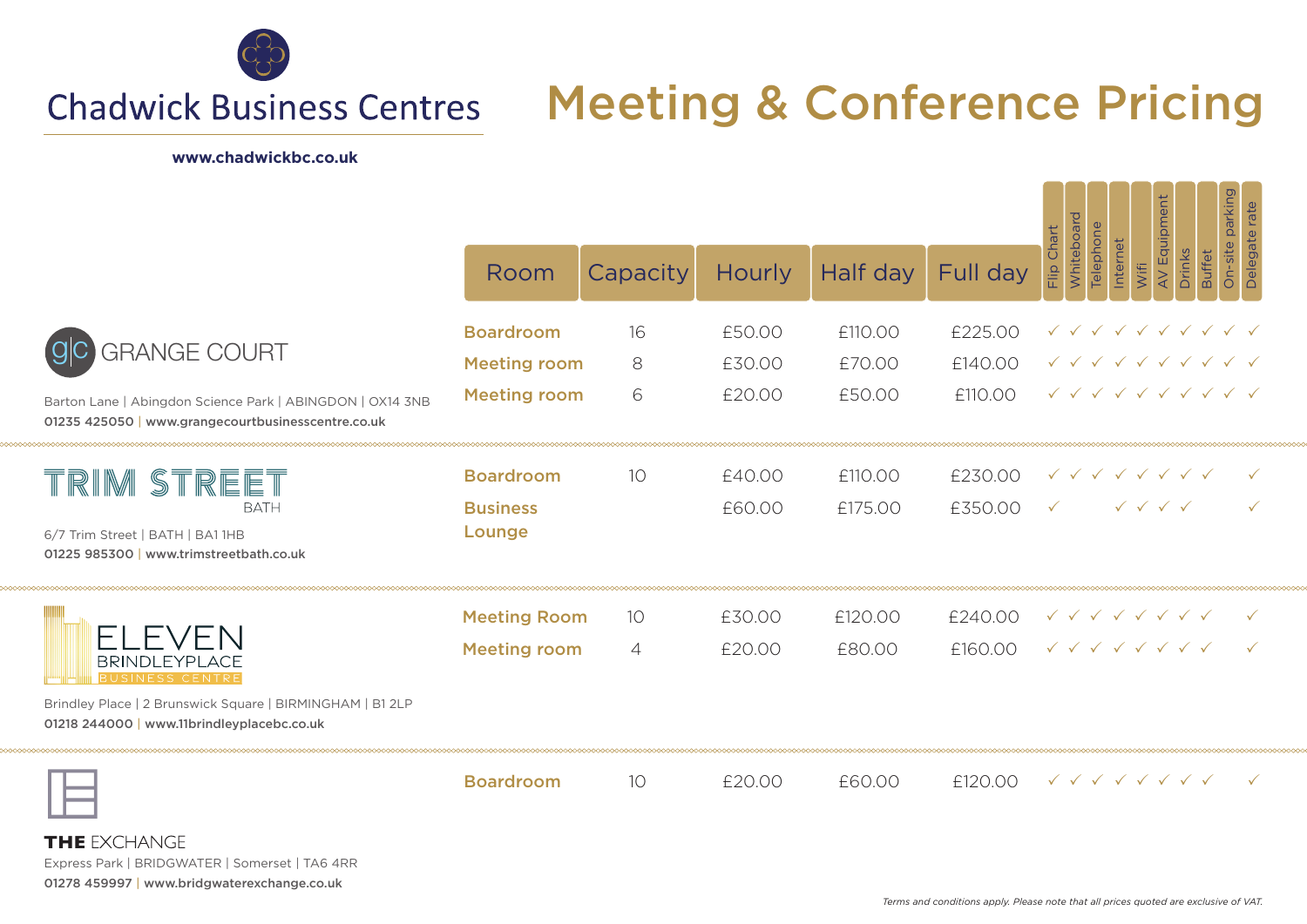

## Meeting & Conference Pricing **Chadwick Business Centres**

### **www.chadwickbc.co.uk**

**MAAAAA** 

soooooc

|                                                                                                                                     |                                            |          |                  |                   |                    | On-site parking<br>AV Equipment<br>Delegate rate                                                                                                                                            |
|-------------------------------------------------------------------------------------------------------------------------------------|--------------------------------------------|----------|------------------|-------------------|--------------------|---------------------------------------------------------------------------------------------------------------------------------------------------------------------------------------------|
|                                                                                                                                     | Room                                       | Capacity | <b>Hourly</b>    | Half day          | Full day           | Whiteboard<br>Telephone<br>Flip Chart<br>Internet<br><b>Drinks</b><br><b>Buffet</b><br>Wifi                                                                                                 |
|                                                                                                                                     | <b>Boardroom</b>                           | 12       | £45.00           | £135.00           | £270.00            | 1 1 1 1 1 1 1 1 1                                                                                                                                                                           |
|                                                                                                                                     | <b>Meeting room</b><br><b>Meeting room</b> | 8<br>4   | £35.00<br>£25.00 | £105.00<br>£75.00 | £210.00<br>£150.00 | $\checkmark$ $\checkmark$ $\checkmark$ $\checkmark$ $\checkmark$ $\checkmark$ $\checkmark$ $\checkmark$<br>$\checkmark$ $\checkmark$<br>$\checkmark$ $\checkmark$ $\checkmark$ $\checkmark$ |
| 2530 The Quadrant   Aztec West   BRISTOL   BS32 4AW<br>01275 795 395   www.2530aztecwest.co.uk                                      |                                            |          |                  |                   |                    |                                                                                                                                                                                             |
| <b>NEWMINSTER</b><br><b>HOUSE BUSINESS</b>                                                                                          | <b>Boardroom</b>                           | 12       | £30.00           | £150.00           | £300.00            | $\checkmark$ $\checkmark$ $\checkmark$ $\checkmark$ $\checkmark$ $\checkmark$ $\checkmark$ $\checkmark$                                                                                     |
|                                                                                                                                     | <b>Meeting room</b>                        | 3        | £18.00           | £75.00            | £150.00            | $\checkmark$ $\checkmark$ $\checkmark$ $\checkmark$ $\checkmark$ $\checkmark$ $\checkmark$ $\checkmark$                                                                                     |
| 29 Baldwin Street   BRISTOL   BS1 1LT<br>0117 9292835   www.newminsterhouse.co.uk                                                   |                                            |          |                  |                   |                    |                                                                                                                                                                                             |
| WHITEFRIARS<br><b>BUSINESS CENTRE</b><br>Whitefriars   Lewins Mead   BRISTOL   BS1 2NT<br>0117 3328230   www.whitefriarsbristol.com | <b>Meeting room</b>                        | 4        | £15.00           | £60.00            | £120.00            | $\checkmark$ $\checkmark$ $\checkmark$ $\checkmark$ $\checkmark$ $\checkmark$ $\checkmark$ $\checkmark$                                                                                     |
|                                                                                                                                     | <b>Boardroom</b>                           | 10       | £25.00           | £100.00           | £200.00            | $\checkmark$ $\checkmark$ $\checkmark$ $\checkmark$ $\checkmark$                                                                                                                            |
|                                                                                                                                     | <b>Boardroom</b>                           | 14       | £25.00           | £100.00           | £200.00            | $\checkmark$ $\checkmark$ $\checkmark$ $\checkmark$ $\checkmark$ $\checkmark$ $\checkmark$ $\checkmark$                                                                                     |
|                                                                                                                                     | <b>Boardroom</b>                           | 18       | £25.00           | £100.00           | £200.00            | $\sqrt{2}$ $\sqrt{2}$ $\sqrt{2}$ $\sqrt{2}$ $\sqrt{2}$ $\sqrt{2}$                                                                                                                           |

ma a a a a a a a

**SAAAA**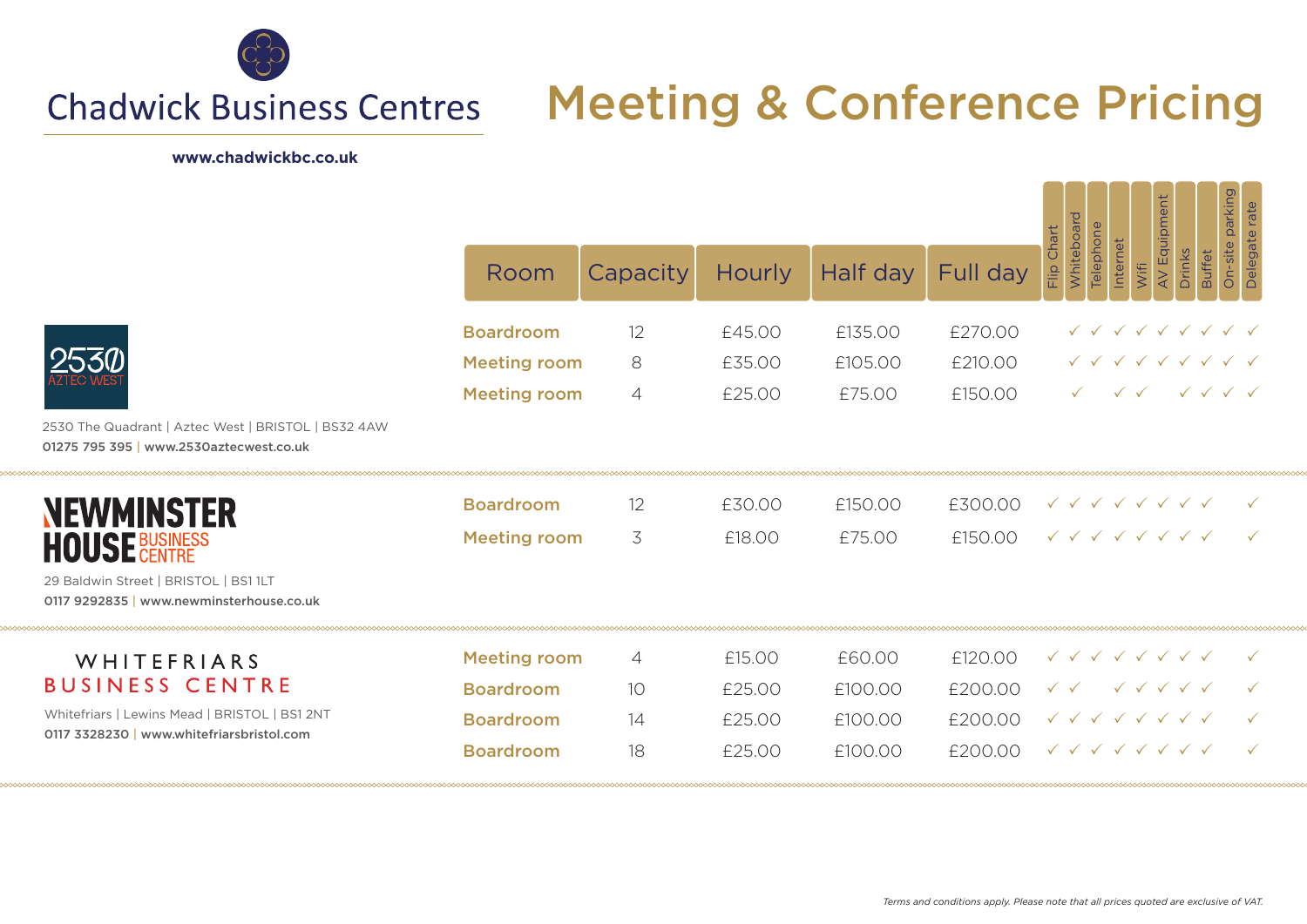

**Chadwick Business Centres** 

# Meeting & Conference Pricing

### **www.chadwickbc.co.uk**

|                                                                                                                                         |                                                                |               | On-site parking<br>AV Equipment<br>rate |                              |                               |                                                                                                                                                                                                                                     |
|-----------------------------------------------------------------------------------------------------------------------------------------|----------------------------------------------------------------|---------------|-----------------------------------------|------------------------------|-------------------------------|-------------------------------------------------------------------------------------------------------------------------------------------------------------------------------------------------------------------------------------|
|                                                                                                                                         | Room                                                           | Capacity      | <b>Hourly</b>                           | Half day                     | Full day                      | Whiteboard<br>Telephone<br>Flip Chart<br>Delegate <sub>1</sub><br>Internet<br><b>Buffet</b><br>Drinks<br>Wifi                                                                                                                       |
| $\mbox{capital} \bar{\S} \mbox{businesscentre}$<br>Greyfriars Road   CARDIFF   CF10 3AG<br>02920 111600   www.capitaltowercardiff.co.uk | <b>Conference room</b><br><b>Meeting room</b>                  | -20<br>6      | £18.00<br>£12.50                        | £72.00<br>£50.00             | £144.00<br>£100.00            | $\checkmark$ $\checkmark$ $\checkmark$ $\checkmark$ $\checkmark$ $\checkmark$ $\checkmark$<br>$\checkmark$ $\checkmark$ $\checkmark$ $\checkmark$ $\checkmark$ $\checkmark$ $\checkmark$                                            |
| 12 Cathedral Road   CARDIFF   CF11 9LJ<br>02921100660   www.c12.wales                                                                   | <b>Boardroom</b><br><b>Meeting room</b><br><b>Meeting room</b> | 12<br>8<br>4  | £30.00<br>£20.00<br>£15.00              | £120.00<br>£70.00<br>£50.00  | £240.00<br>£140.00<br>£100.00 | $\checkmark$ $\checkmark$ $\checkmark$ $\checkmark$ $\checkmark$<br>$\checkmark$ $\checkmark$                                                                                                                                       |
| Wellington House   Wellington Street   CARDIFF   CF11 9BE<br>02922 676680   www.w2o.wales                                               | <b>Boardroom</b><br><b>Boardroom</b><br><b>Meeting room</b>    | 18<br>12<br>8 | £40.00<br>£30.00<br>£20.00              | £160.00<br>£120.00<br>£70.00 | £320.00<br>£240.00<br>£140.00 | $\checkmark$ $\checkmark$ $\checkmark$ $\checkmark$ $\checkmark$ $\checkmark$ $\checkmark$ $\checkmark$<br>V V V V V V V<br>$\checkmark$ $\checkmark$ $\checkmark$ $\checkmark$ $\checkmark$ $\checkmark$ $\checkmark$ $\checkmark$ |

----------